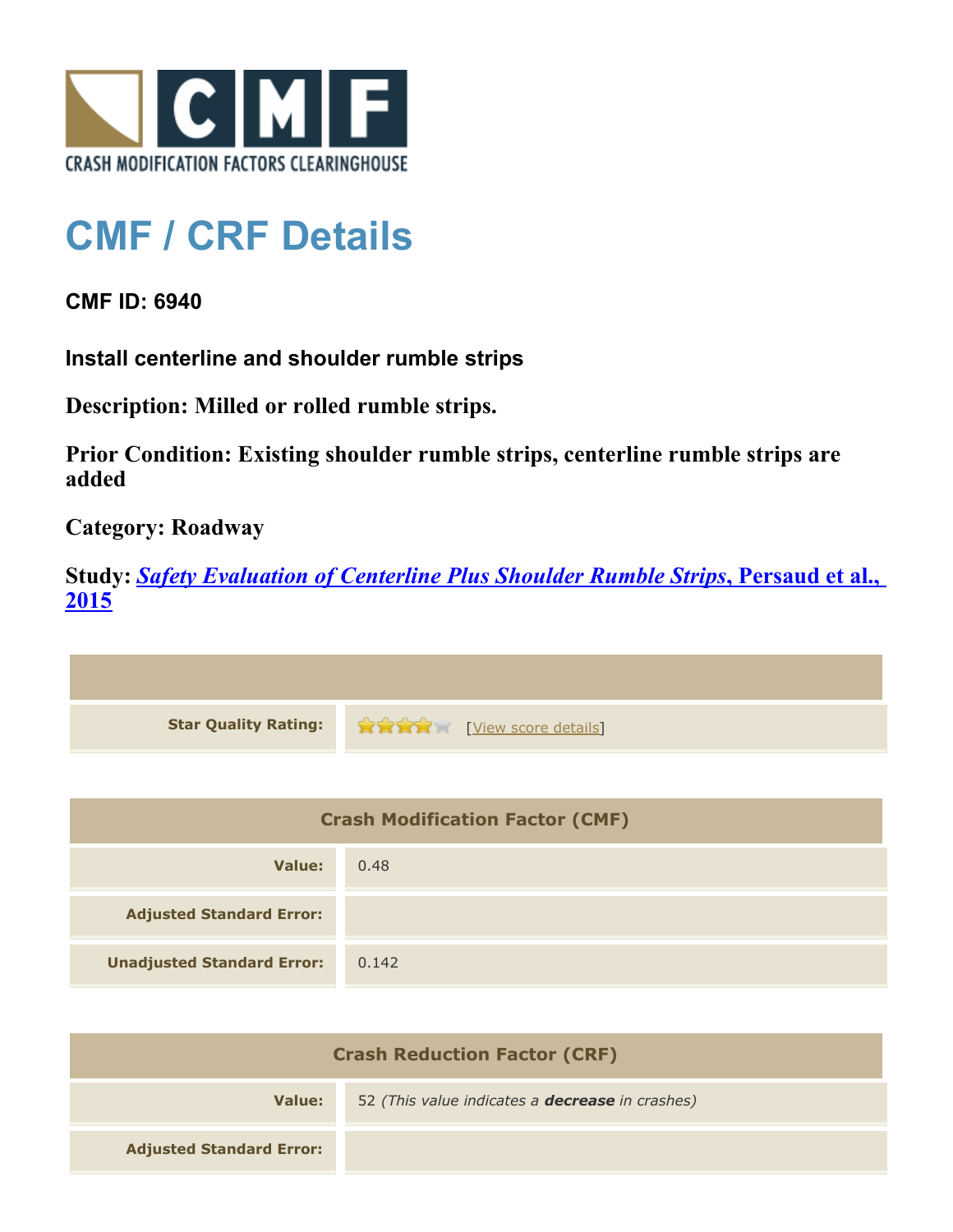| <b>Applicability</b>       |                                                   |
|----------------------------|---------------------------------------------------|
| <b>Crash Type:</b>         | Head on                                           |
| <b>Crash Severity:</b>     | All                                               |
| <b>Roadway Types:</b>      | Not specified                                     |
| <b>Number of Lanes:</b>    | $\overline{2}$                                    |
| <b>Road Division Type:</b> | Undivided                                         |
| <b>Speed Limit:</b>        |                                                   |
| <b>Area Type:</b>          | Rural                                             |
| <b>Traffic Volume:</b>     | 1282 to 20433 Annual Average Daily Traffic (AADT) |
| <b>Time of Day:</b>        | All                                               |

## *If countermeasure is intersection-based*

| <b>Intersection Type:</b>         |  |
|-----------------------------------|--|
| <b>Intersection Geometry:</b>     |  |
| <b>Traffic Control:</b>           |  |
| <b>Major Road Traffic Volume:</b> |  |
| <b>Minor Road Traffic Volume:</b> |  |

| <b>Development Details</b>      |    |
|---------------------------------|----|
| <b>Date Range of Data Used:</b> |    |
| <b>Municipality:</b>            |    |
| State:                          | KY |